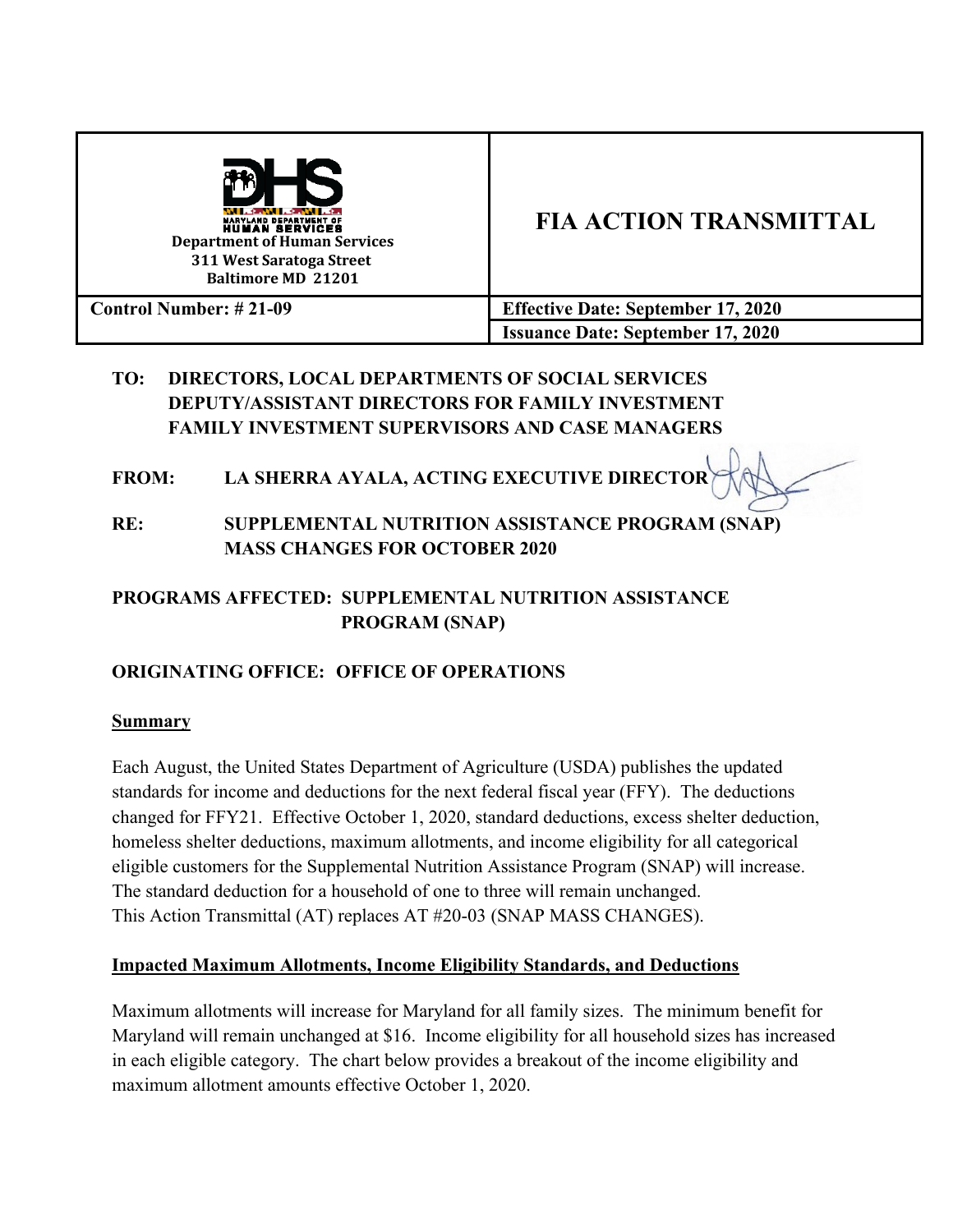| <b>Household Size</b>             | <b>Maximum Gross</b><br><b>Monthly Income*</b><br>130% of Poverty | <b>Maximum Net</b><br><b>Monthly Income*</b><br>100% of Poverty | <b>Monthly Income</b><br><b>Elderly/Disabled Separate</b><br>Household* 165% of Poverty | <b>Maximum</b><br><b>Allotment</b> |
|-----------------------------------|-------------------------------------------------------------------|-----------------------------------------------------------------|-----------------------------------------------------------------------------------------|------------------------------------|
|                                   | \$1,383                                                           | \$1,064                                                         | \$1,755                                                                                 | \$204                              |
| $\overline{2}$                    | \$1,868                                                           | \$1,437                                                         | \$2,371                                                                                 | \$374                              |
| 3                                 | \$2,353                                                           | \$1,810                                                         | \$2,987                                                                                 | \$535                              |
| 4                                 | \$2,839                                                           | \$2,184                                                         | \$3,603                                                                                 | \$680                              |
| 5                                 | \$3,324                                                           | \$2,557                                                         | \$4,219                                                                                 | \$807                              |
| 6                                 | \$3,809                                                           | \$2,930                                                         | \$4,835                                                                                 | \$969                              |
| 7                                 | \$4,295                                                           | \$3,304                                                         | \$5,451                                                                                 | \$1,071                            |
| 8                                 | \$4,780                                                           | \$3,677                                                         | \$6,067                                                                                 | \$1,224                            |
| <b>Each additional</b><br>lmember | \$486                                                             | \$374                                                           | \$616                                                                                   | \$153                              |

The required reporting threshold for a household is \$100.00.

The standard deduction for a household of one to three will remain unchanged at \$167. The standard deduction increases to  $$181 (+\$3)$  for a household of four,  $$212 (+\$3)$  for a household of five, and \$243 (+\$3) for a household of six or more. The new SNAP excess shelter deduction increases slightly to \$586 (+\$17). CARES will automatically generate customer notices for the above-listed increases at the time of the mass changes in September 2020.

Additionally, the maximum homeless shelter deduction increased to \$156.74 (+\$3.74).

### **Action Required Regarding Homeless Shelter Deduction**

Households in which all members are homeless, but who do not receive free shelter, qualify for the homeless shelter deduction. Use actual shelter expenses, rather than the homeless shelter deduction, if the actual shelter costs result in an excess shelter deduction that is higher than the \$156.74 homeless deduction.

SNAP benefit recoupment amounts do not require action by case managers. The only exceptions are recoupment cases when the payment plan source is a grant reduction (GR) or court order (CO). CARES generates a report identifying these cases. Case managers must then manually update those identified cases.

### **Payment Accuracy**

The changes in income and standard deductions for SNAP benefits will not affect payment accuracy.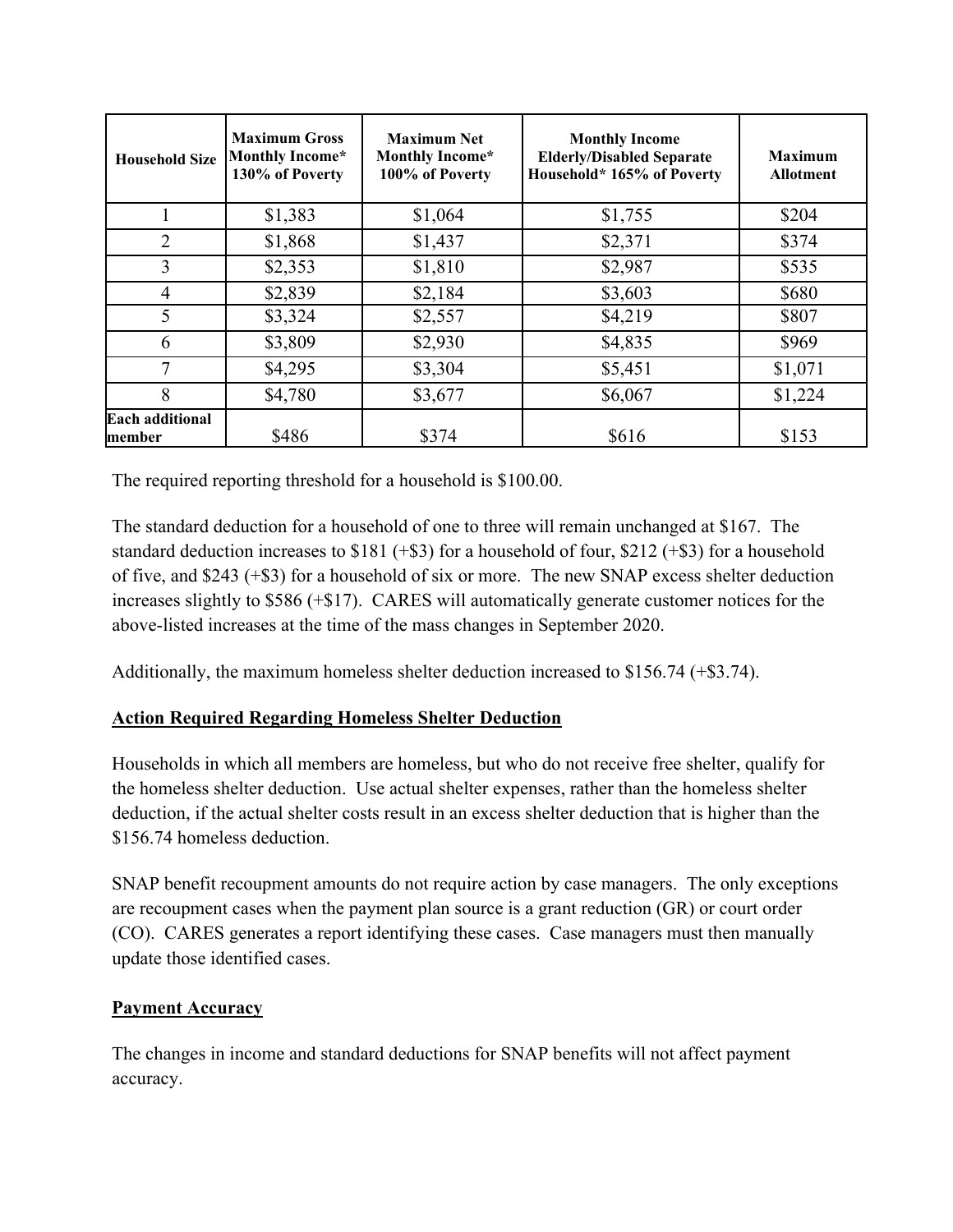### **Attachments:**

SNAP Policy Manual Section 115 SNAP Policy Manual Section 600

### **INQUIRIES:**

Please direct policy questions to FIA Policy by completing the [FIA Policy Information Request](https://kb.dhs.maryland.gov/family-investment-administration/contact-us-with-your-fia-program-eligibility-policy-question/)  [Form](https://kb.dhs.maryland.gov/family-investment-administration/contact-us-with-your-fia-program-eligibility-policy-question/) found on Knowledge Base as shown in the screenshot below.



c: DHS Executive Staff Constituent Services DHS Help Desk FIA Management Staff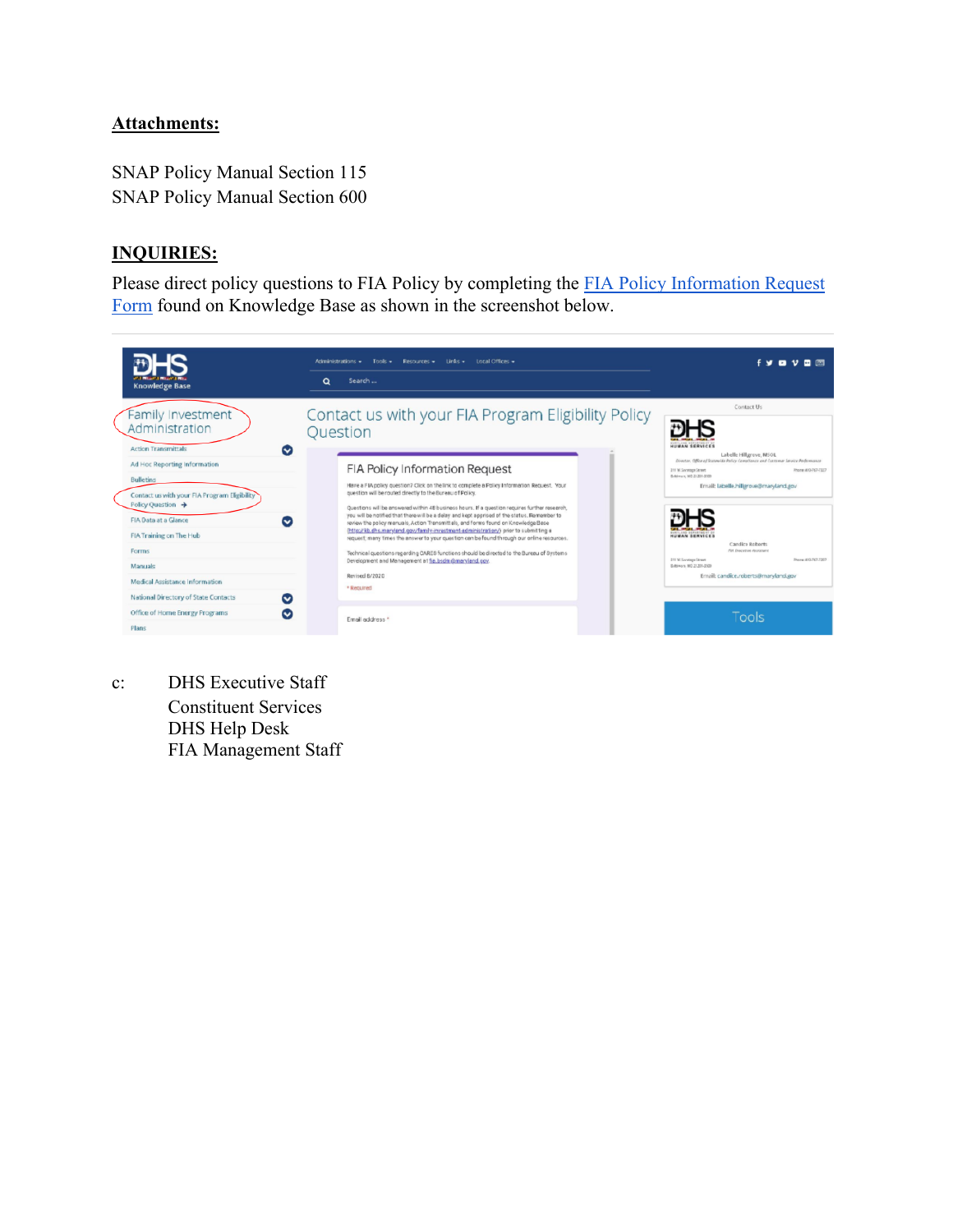| <b>DEPARTMENT OF HUMAN SERVICES</b><br>FAMILY INVESTMENT ADMINISTRATION | <b>SUPPLEMENTAL NUTRITION</b><br><b>ASSISTANCE PROGRAM</b><br><b>MANUAL</b> |
|-------------------------------------------------------------------------|-----------------------------------------------------------------------------|
|                                                                         |                                                                             |

CATEGORICAL ELIGIBILITY | Section 115 | Page 1

# **115.1 Definition**

Categorical eligibility means that a household is considered eligible for Supplemental Nutrition Assistance Program (SNAP) benefits based on its eligibility for a public assistance grant or service. Households in which all members receive or are authorized to receive Temporary Cash Assistance (TCA), a service or benefit funded by Temporary Assistance to Needy Families (TANF), Supplemental Security Income (SSI), Temporary Disability Assistance Program (TDAP), or Public Assistance to Adults (PAA) are categorically eligible. This includes a household with a mix of TCA, SSI, TDAP, or PAA members or a household authorized to receive a TANF funded service.

**NOTE:** Categorically eligible households are not subject to the gross and net income test and do not have to meet resource limits. This means we do not verify vehicle or bank account ownership for the SNAP.

# **115.2 Categorically Eligible Individuals and Households**

Categorically eligible individuals and households include the following:

- A. Individuals who receive TCA, SSI, TDAP or PAA;
- B. Individuals who have been authorized but have not accessed TCA, SSI, TDAP or PAA;
- C. Individuals authorized to receive TCA, SSI, TDAP or PAA but who have not yet received the SNAP benefit;
- D. Household members receiving TCA, SSI or PAA whose benefits are suspended or recouped; or
- E. TCA households that are not paid because the grant is less than \$10.
- F. Broad-Based Categorical Eligibility
	- 1. To confer broad-based categorical eligibility to SNAP households, all households with income below 200 percent of federal poverty guidelines are authorized to use a non-cash Temporary Assistance for Needy Families (TANF) funded program.
	- 2. TANF funds were used to print the brochure, Family Planning, A Guide for You. This meets the criteria for broad-based categorical eligibility. With broad-based categorical eligibility, there is no requirement that there be minor children in the household. Give the customer the Family Planning brochure when the customer requests a copy. There is no requirement to give it to everyone.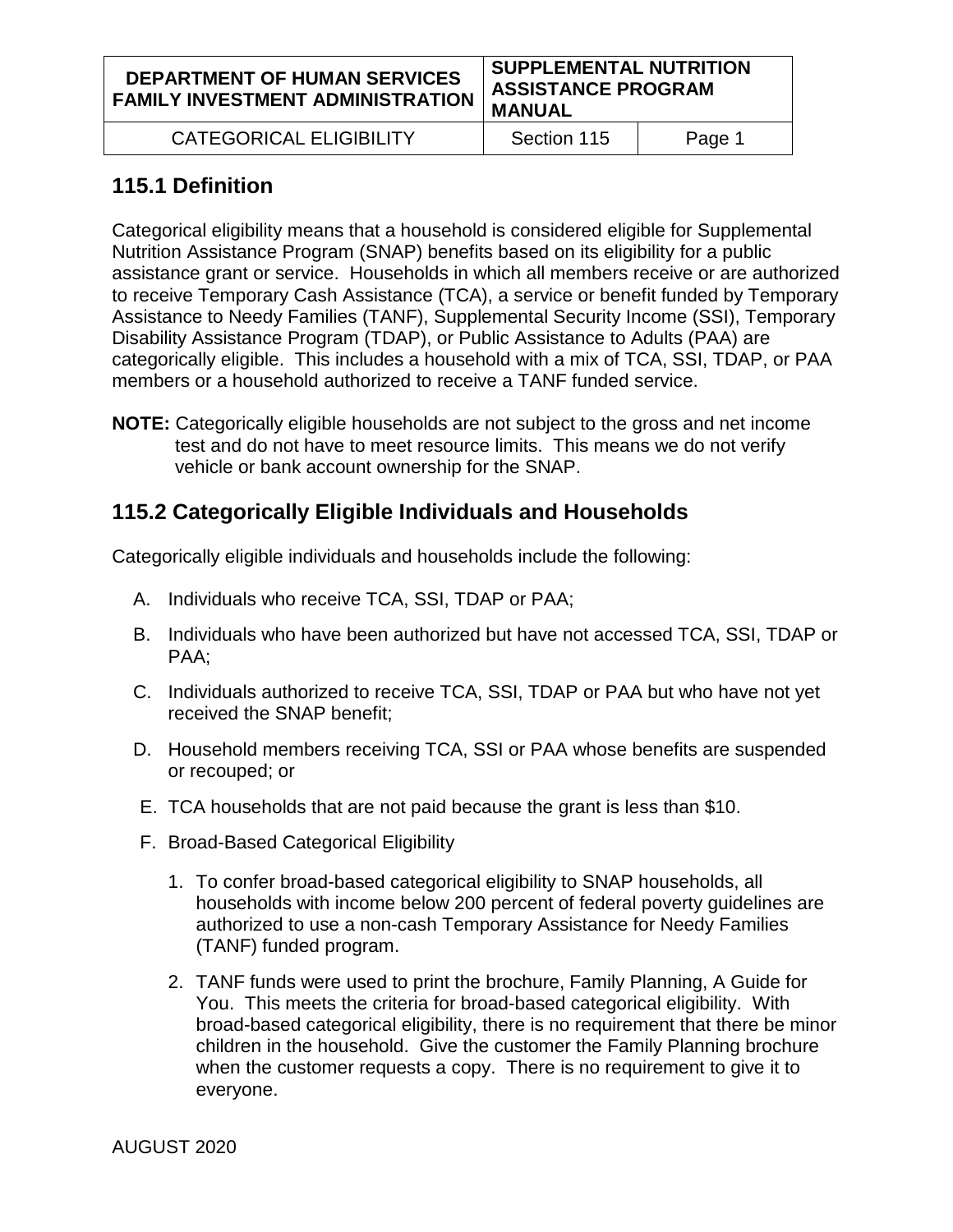**DEPARTMENT OF HUMAN SERVICES FAMILY INVESTMENT ADMINISTRATION**

CATEGORICAL ELIGIBILITY | Section 115 | Page 2

# **115.2 Categorically Eligible Individuals and Households (continued)**

3. The following information is on the applications that are used for SNAP:

### **Authorization to Receive Family Planning Information**

If you want information, you can ask your case manager for a Family Planning Guide. You may also contact:

- 1-800-546-8900 if you need help in finding a provider for birth control or arranging prenatal care, or
- The Center for Maternal and Child Health at 410-767-6713 or <http://phpa.dhmh.maryland.gov/mch>
- G. 200% of 2020 Monthly Federal Poverty Guidelines:
	- 1 \$2127
	- 2 2873
	- 3 3620
	- 4 4367
	- 5 5113
	- 6 5860
	- 7 6607
	- 8 7353

Each additional member is \$746

- H. Examples:
	- 1. Ms. A applies for assistance for herself and her two children, aged 10 and 12 because her earnings do not cover her bills. The local department enters the household's \$4,000 monthly income on CARES to determine SNAP eligibility. The household is not categorically eligible because the household's income is greater than 200 percent of poverty for a household of three. CARES denies the SNAP case because gross income exceeds the gross income limit.
	- 2. Ms. B applies for assistance for herself and her son, aged 10. The case manager enters the household's \$2,800 monthly earned income and deductions on CARES. She is categorically eligible and was found to be eligible for the \$16 minimum benefit because the household size is two.
	- 3. Mr. C applies for SNAP benefits for himself, his wife, and her two children because Ms. C had recently lost her job. The household's total gross income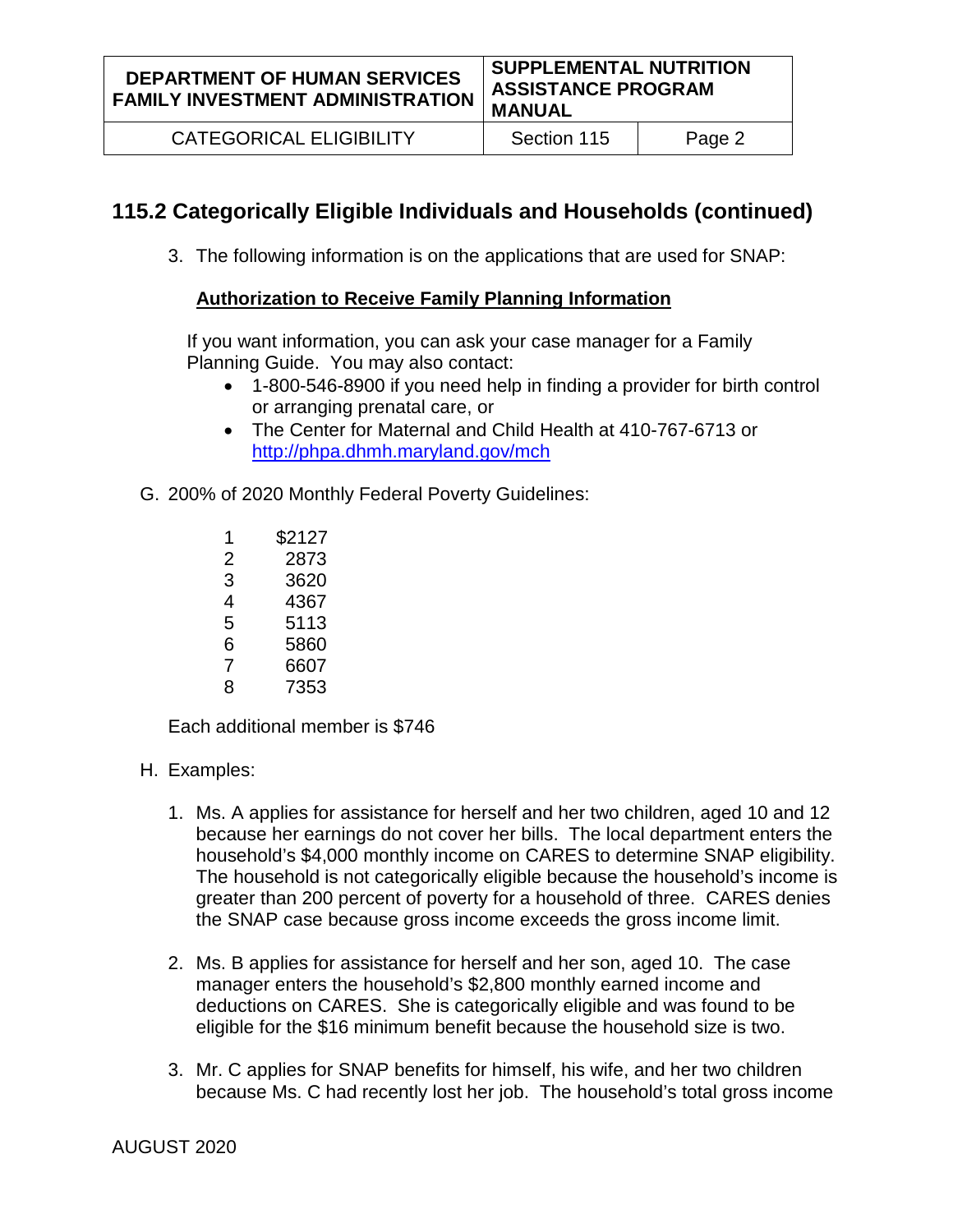#### **DEPARTMENT OF HUMAN SERVICES FAMILY INVESTMENT ADMINISTRATION SUPPLEMENTAL NUTRITION ASSISTANCE PROGRAM MANUAL** CATEGORICAL ELIGIBILITY | Section 115 | Page 3

is \$2,500 earned income. The household is categorically eligible because the

income is below 200 percent of the federal poverty level for a family size of 4.

## **4. 115.2 Categorically Eligible Individuals and Households (continued)**

Mr. and Ms. C have \$10,000 in savings. They have high shelter costs and Mr. C pays child support for children outside the SNAP benefit household. CARES determines that this household is eligible for a SNAP benefit.

4. Mr. and Mrs. D apply for SNAP benefits. In the home is their 20-year old son who must be included in the household because he is under age 22. The household has gross monthly income of \$3,700. This household is not categorically eligible (income over 200% of the poverty level) and their income exceeds the gross income test. CARES will deny the household's application.

# **115.3 Application Processing**

- A. Local departments must notify households applying for public assistance that:
	- 1. They have the right to apply for SNAP benefits at the same time.
	- 2. The time limits or other requirements that apply to the receipt of TCA do not apply to the receipt of SNAP benefits.
	- 3. Households that stop receiving TCA because they have reached the maximum time limit for receiving TCA, have begun working or for any other reason, may still be eligible for SNAP benefits.
	- 4. Receiving SNAP benefits has no bearing on any other program's time limits.
- B. If the local department attempts to discourage a household from applying for TCA (and request a WAG instead, for example), it shall make clear that that the requirements of applying for TCA do not apply to SNAP benefits.
- C. In order to determine if a household is categorically eligible for SNAP benefits, the local department may postpone (within the 30-day processing standard) the SNAP eligibility determination if the household is not entitled to expedited service and appears to be categorically eligible.
- D. The local department must postpone denying a potentially categorically eligible household until the  $30<sup>th</sup>$  day in case the household is determined eligible to receive TCA, SSI, TDAP, or PAA benefits. Once the public assistance application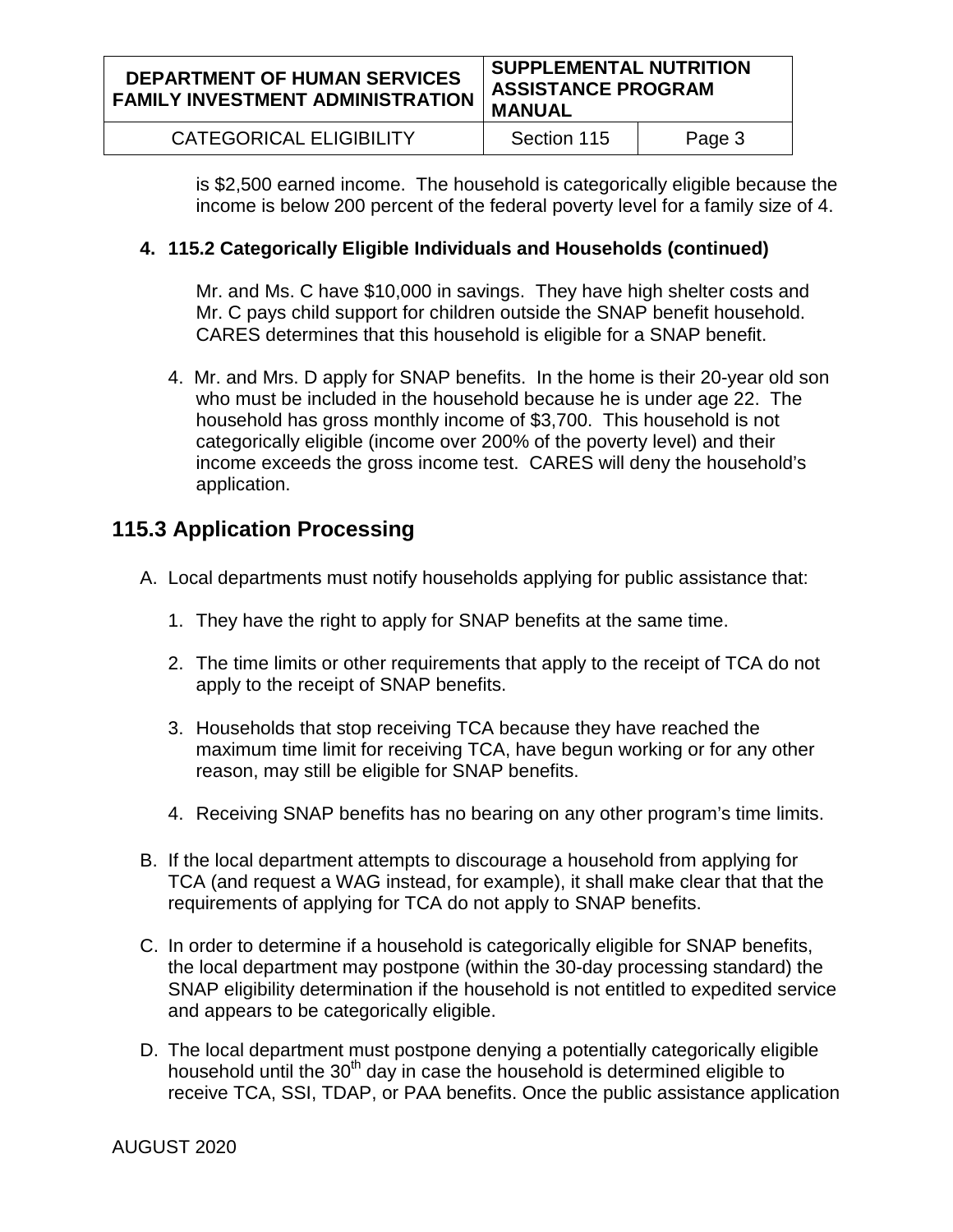#### **DEPARTMENT OF HUMAN SERVICES FAMILY INVESTMENT ADMINISTRATION SUPPLEMENTAL NUTRITION ASSISTANCE PROGRAM MANUAL**

CATEGORICAL ELIGIBILITY | Section 115 | Page 4

is approved, the household is considered categorically eligible, provided no exceptions listed in "E" below are applicable.

## **115.3 Application Processing (continued)**

- E. A household is not categorically eligible and is subject to all SNAP eligibility and benefit provisions if:
	- 1. Any member is disqualified for an intentional program violation (IPV) in accordance with Section 480.4 (Intentional Program Violation Disqualification Determination) of this manual; or
	- 2. The head of household is disqualified for failure to comply with the work requirements in accordance with Section 130.11 (Failure to Comply with Work Registration Requirements) of this manual.
- F. In addition to 115.3 E listed above, a TDAP household is not categorically eligible and is subject to all SNAP eligibility and SNAP benefit provisions if:
	- 1. The household refuses to cooperate in providing the local department the information necessary to make a SNAP eligibility determination;
	- 2. The household is disqualified under the striker provisions in accordance with Section 101(Strikers) of this manual; or
	- 3. The individual has been disqualified for an IPV or for failure to apply for a social security number.
- G. If any of the following factors are questionable, verify that the household:
	- 1. Contains only members that are recipients of TCA, a WAG, SSI, TDAP or PAA or is a household authorized to receive a TANF funded service or benefit as described in 115.2F;
	- 2. Meets the household composition definition as described in Section 100 of this manual;
	- 3. Includes all persons who purchase and prepare their meals together regardless of whether they are separate units for cash programs; and
	- 4. Includes no person who has been disqualified as described in paragraph 115.3E or F.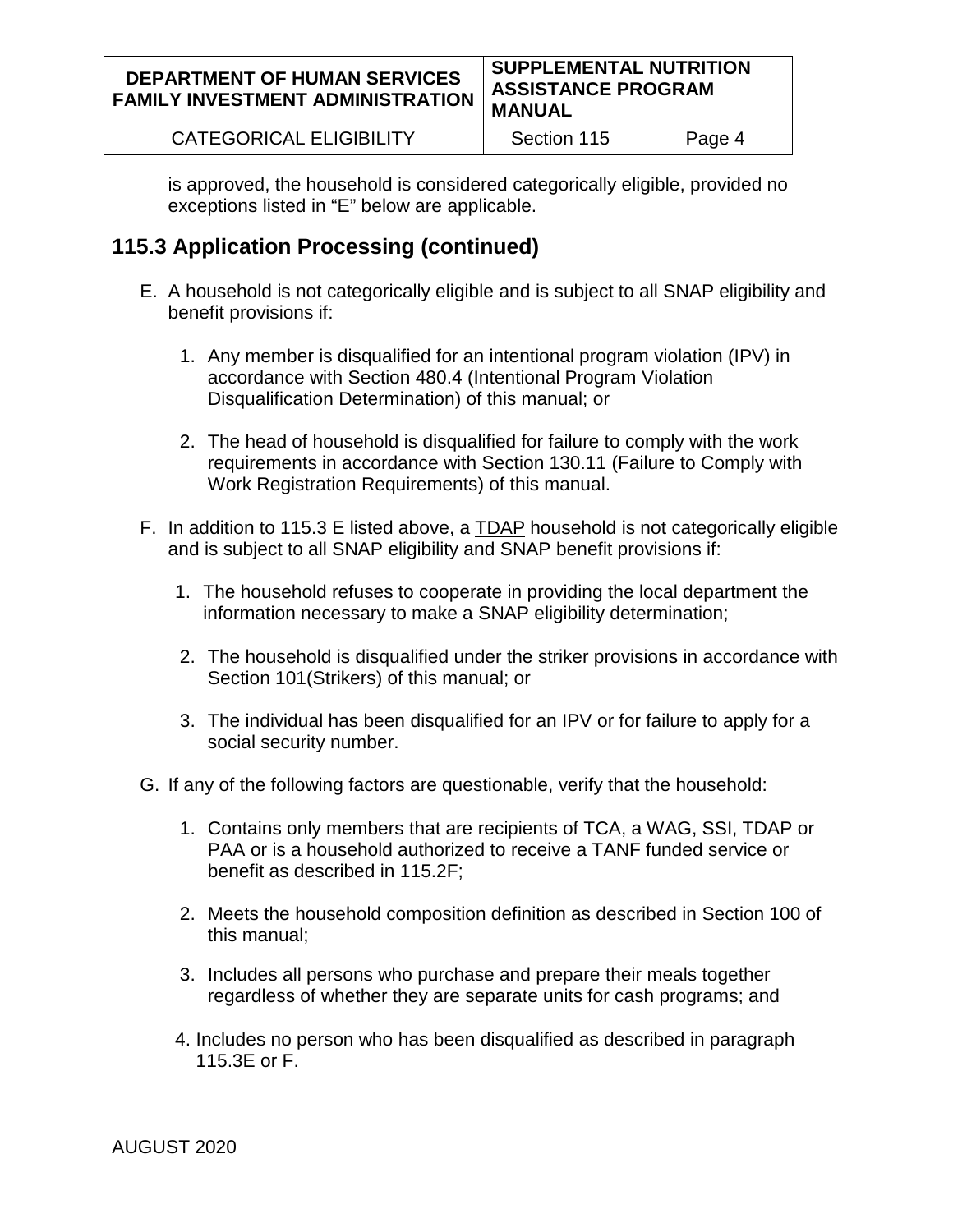#### **DEPARTMENT OF HUMAN SERVICES FAMILY INVESTMENT ADMINISTRATION SUPPLEMENTAL NUTRITION ASSISTANCE PROGRAM MANUAL**

|                         | .           |        |
|-------------------------|-------------|--------|
| CATEGORICAL ELIGIBILITY | Section 115 | Page 5 |

H. If required, verify SNAP eligibility factors, as described in Section 408.3 (Mandatory Verification at Application) of this manual, that are not verified for the program conferring categorical eligibility.

## **115.3 Application Processing (continued)**

- I. Do not include any person as a member of a categorically eligible SNAP household if that person is:
	- 1. An ineligible immigrant as defined in Section 120 (Immigrants) of this manual;
	- 2. Ineligible under the student provision as described in Section 102 (Students) of this manual;
	- 3. Institutionalized in a non-exempt facility as defined in Section 100.63 of this manual;
	- 4. Ineligible because of failure to comply with a work requirement in accordance with Section 130.12 of this manual; or
	- 5. Ineligible because of a drug-related felony offense.
- J. Eligibility factors that are accepted for SNAP eligibility without the verification required in Section 408.3 because of categorical eligibility are:
	- 1. Resources
	- 2. Gross and net income limits
	- 3. Sponsored immigrant information
	- 4. Residency
	- 5. Social security number information

Reminders:

- **Do not verify the assets/resources of a categorically eligible household.**
- **Do not deny or terminate a categorically eligible household when the household fails to verify resources.**
- K. When a household files a joint public assistance/SNAP application and is denied SNAP benefits but is later determined eligible for TCA, TDAP, or PAA, the case manager will Issue SNAP benefits as described in section 115.3L of this manual. The case manager will also use any verification or information provided subsequent to the application.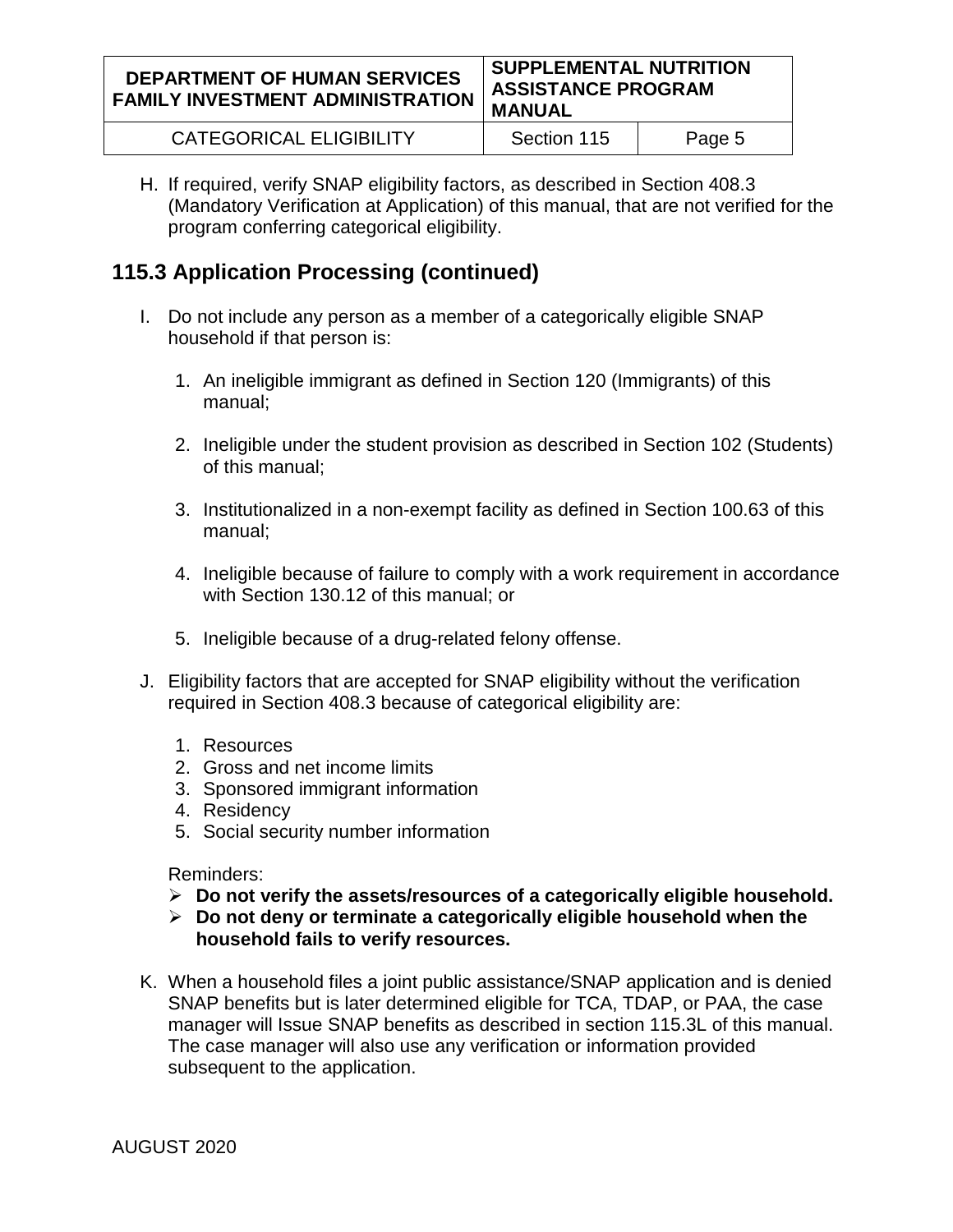#### **DEPARTMENT OF HUMAN SERVICES FAMILY INVESTMENT ADMINISTRATION SUPPLEMENTAL NUTRITION ASSISTANCE PROGRAM MANUAL**

| <b>CATEGORICAL ELIGIBILITY</b> | Section 115 | Page 6 |
|--------------------------------|-------------|--------|
|--------------------------------|-------------|--------|

The local department must be able to retrieve an original application when the application was initially denied but is subsequently authorized a SNAP benefit or service conferring categorical eligibility. The case manager should annotate changes on the application and mail it to the household for a signature.

## **115.3 Application Processing (continued)**

NOTE: Do not re-interview the household. However, the local department may make mail or telephone contact with the household or its authorized representative to determine any changes in circumstances.

L. The department will provide benefits from the date of the SNAP application to any household determined eligible for TCA, TDAP, or PAA that is categorically eligible within the 30-day processing standard. Prorate SNAP benefits in accordance with Section 412 (Prorating Initial Allotment) of this manual.

A household that files a joint application that is found categorically eligible after being denied non-public assistance SNAP benefits will have its SNAP benefits for the initial month prorated from the date from which the public assistance benefits are payable, or the date of the original application, whichever is later.

Assume that the household is categorically eligible at recertification in the absence of a timely public assistance recertification.

- M. The local department will re-evaluate the original application either at the household's request or when the local department becomes aware of the household's public assistance or SSI eligibility.
- N. One and two person households that are categorically eligible are entitled to at least a \$16 per month allotment (plus the state supplement for participants over 62), except in an initial month. CARES will deny a categorically eligible household with three or more members that are not eligible for SNAP benefits because of their income.
- O. The resources of any household member who receives or is authorized to receive TCA, SSI, TDAP, TANF funded benefit or service, or PAA are excluded.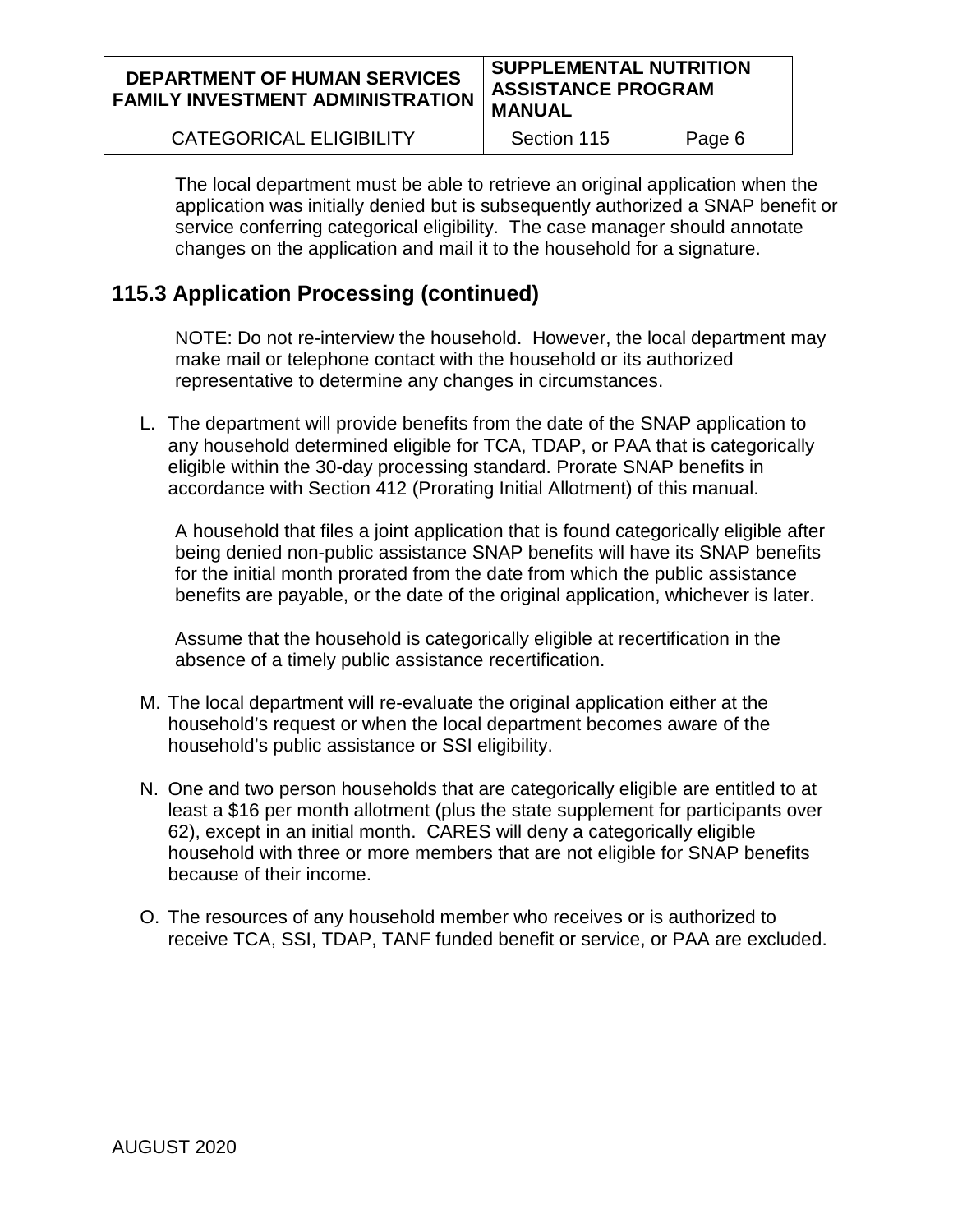| <b>DEPARTMENT OF HUMAN SERVICES</b><br><b>FAMILY INVESTMENT ADMINISTRATION</b> | <b>SNAP MANUAL</b> |       |
|--------------------------------------------------------------------------------|--------------------|-------|
| STANDARDS FOR INCOME AND DEDUCTIONS   Section 600                              |                    | Page: |

## **1.1 Standards for Eligibility and Maximum Allotments**

- A. The standards for the following appear in Section 600, page 2.
	- 1. Column A Maximum Gross Monthly Income Standards (130% of poverty)
	- 2. Column B Maximum Net Monthly Income Standards (100% of poverty)
	- 3. Column C Maximum Gross Income Standard for Elderly and Disabled Separate Household (165% of poverty)
	- 4. Column D Thrifty Food Plan/Maximum Allotment
- B. Standards 1, 2, and 3 are used to determine household eligibility and not for computing allotments.

## **1.2 Formula Calculation**

- A. Multiply the household's net monthly income by 30%.
- B. Round the product up to the next whole dollar if any cents result.
- C. Subtract the product from the maximum allotment amount for the household size found in Column D, Section 600.

**NOTE**: In an initial month, if the allotment is less than \$10, no benefit is issued. Except in an initial month, all eligible one and two person households must be issued the minimum allotment of \$16.

## **1.3 Deduction Standards**

| <b>Standard Deductions</b>                                              |       |
|-------------------------------------------------------------------------|-------|
| Household size up to and including 3 people---------------------        | \$167 |
|                                                                         | \$181 |
|                                                                         | \$212 |
|                                                                         | \$243 |
|                                                                         |       |
| Homeless Household Shelter Allowance-------------------------- \$156.74 |       |
| Standard Utility Allowance (SUA)-----------------------------------     | \$392 |
|                                                                         | \$240 |
|                                                                         | \$40  |

\* The excess shelter deduction does not apply to households with an aged or disabled member. These households receive an uncapped shelter deduction.